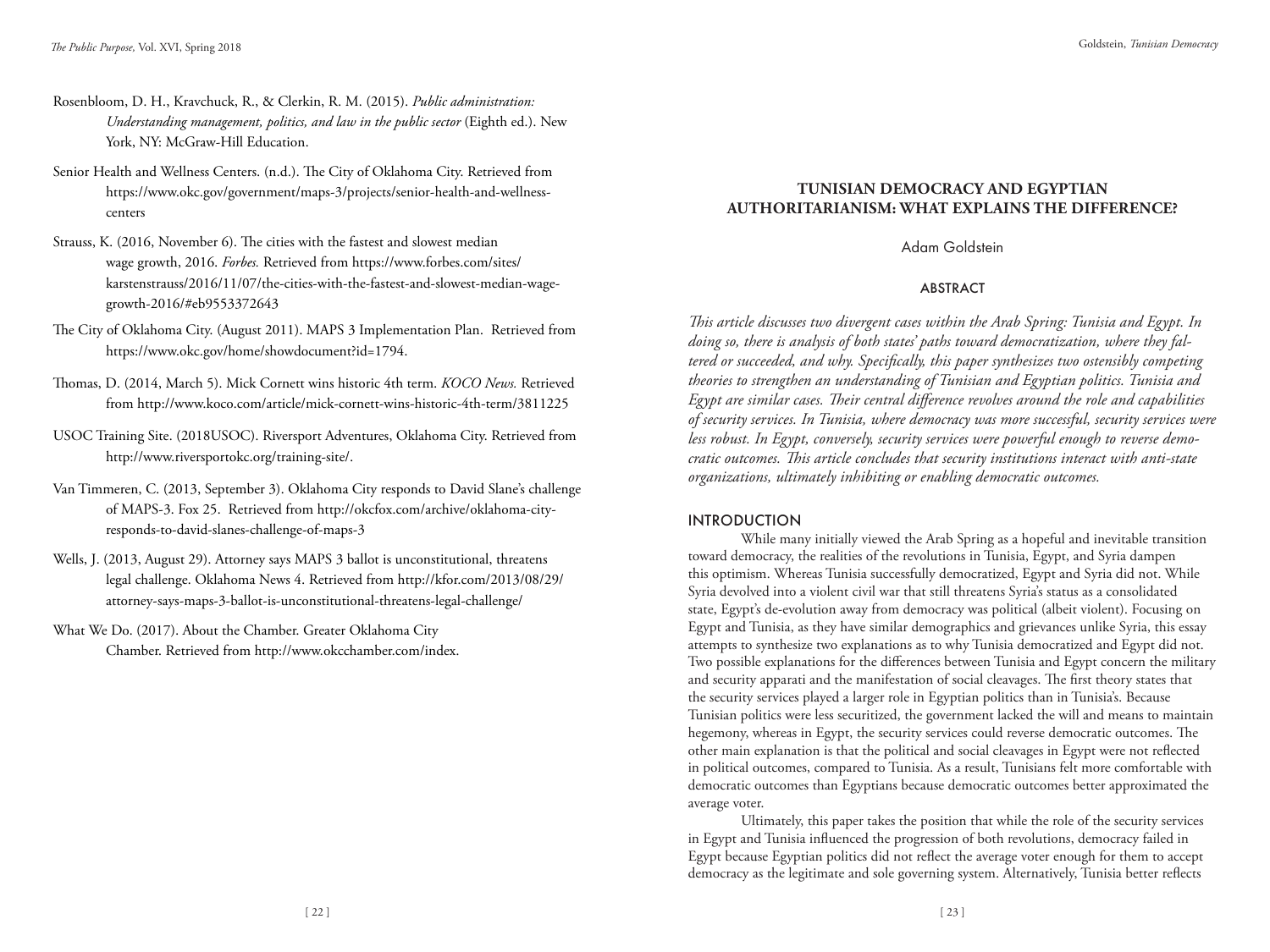this paper's understanding of democracy. We can trace the determinants of these outcomes to the way in which the security services interacted with opposition movements.

## **DEFINITIONS**

Three terms integral to this analysis are democracy, authoritarianism, and democratic consolidation. Tunisia and Egypt are both measured against these terms. If we imagine a continuum from (1) authoritarianism, (2) democracy, and (3) democratic consolidation, we can compare both Tunisia and Egypt to each of the three standards to form an accurate characterization of the way the two governments function.

This paper utilizes Huntington's (1998) definitions of authoritarianism and democracy. According to these definitions, a democracy is when a government's "most powerful collective decision makers are selected through fair, honest, and periodic elections in which candidates freely compete for votes and in which virtually all the adult population is eligible to vote," (Huntington, p. 7). This understanding of democracy supposes that the governed are congruent with the governors, which is evidenced by frequent, regular, and legitimate elections. Furthermore, in a democracy the population recognizes that their participation and beliefs are institutionalized via the political apparatus. A procedural definition of democracy is used because substantive definitions place demands on new democracies that cannot be met without a robust and effective bureaucracy capable of equitably distributing wealth. Moreover, substantive definitions are not necessarily designed for comparison and work better to understand a single case. A thin definition is thus more appropriate. Authoritarianism is defined as a system of government in which the procedural requirements of democracy are not met (Huntington, 1998, p. 7). Although one might leave room for hybrid regimes, this paper is concerned with the question of whether Tunisia and Egypt are democratic and assessing the extent of their levels of democracy. Although hybrid regimes are more democratic than a formally authoritarian regime, they are not entirely democratic and thus fall outside the scope of this paper.

Furthering Huntington's (1998) definition of democracy is Linz and Stepan's (1996) definition of democratic consolidation, which should be viewed as the teleological endpoint of democratic development. Linz and Stepan (1996) suppose any true consolidated democracy will meet three requirements reflecting Huntington's (1998) implication of cohesion between ruler and ruled. The first is behavioral, which demands that actors do not attempt to achieve their goals through non-democratic strategies like secession or authoritarianism. The second is attitudinal, wherein the population views democracy as the appropriate way to organize and govern collective life, even amid severe shocks to the "system." Third is constitutional, which tells us that the established (democratic) norms are the first and only solution for political conflict within the state, and that the robustness of institutionalized democracy de-incentivizes violating these norms. This definition also reflects the requisite cohesiveness between ruler(s) and ruled (Linz & Stepan, 1996, p. 15).

## **METHODOLOGY**

This essay follows the Most Similar Systems Design (MSSD). MSSD asks the researcher to compare cases in which the units under analysis, in this case countries, are either homogeneous or similar enough for generalization. MSSD stipulates that the independent variables meet these criteria but produce different dependent variables. The onus is on the researcher to find the point of divergence between the cases under comparison (Mill, 1996, p. 455). A problem with applying MSSD in this research is considering a country as one unit

of analysis. When the unit of analysis is that large, the researcher needs to consider all the different variables that intervene to produce other variables that then produce the dependent variables. For example, a country's natural resources or history of conflict with their counterparts might be reflected in education. It is difficult, if not impossible, to account for all of this. Evidence collected and archived by IndexMundi (2017) demonstrates that Egypt and Tunisia share many of the same demographic characteristics and through this lens are fit for comparison.

Tunisia's age structure is as follows: 0-14 years (23%), 15-24 years (15%), 25-54 years (44.5%), with the remainder being ages 55 and up. Tunisia is a young country which is evidenced by 82.5% of the country being under the age of 54. Likewise, Egypt's age structure is as follows: 0-14 years (33%), 15-24 years (19%), 25-54 years (37%) with the remainder being ages 55 and up. The percentage of Egypt's population under 55 is 89%, which is similar to Tunisia's. Egypt's median age is 23.8 whereas Tunisia's is 32.4, suggesting that Tunisia and Egypt are demographically young. Literacy rates (defined as the % of the population over 15 that can read and write) in Tunisia are 81.8% and in Egypt are 73.8%.<sup>1</sup>

Egypt and Tunisia both, and the Middle East in general, are in the midst of major demographic shifts in which the general population is increasingly younger and better educated. Simultaneously, the population is underemployed or unemployed, denied marriage, and alienated from "success." This demographic is increasingly clued in to their political, social, and economic realities but in the case of Tunisia, denied legitimate political channels to self-advocate (before the revolution) and in Egypt, continue to be denied these opportunities (Singerman, 2007, p. 6). The concept of "waithood" is integral to understanding the central grievances of the protesters. Essentially waithood states that, to be successful, one must marry. But in order to marry, a man needs a job and their family needs money, a seemingly unattainable feat post-1970's Neoliberal transitions. However, until one is married, full access to social and political life is blocked, which alienates and atomizes society (Singerman, 2007, pp. 6-8).

As the data and theory demonstrate, both Egypt and Tunisian youth have serious grievances that drove them to protest. The social movement literature stipulates that protests emerge due to a synthesis of three theories: (1) grievance theory which explains that when protests occur a person identifies a disconnect between what they believe they are owed and what they receive; (2) efficacy theory which demonstrates that whereas everyone has their perceived slights, protest only occurs when the necessary resources are available to protest and when political opportunities are available; and (3) identity theory, which states that protest occurs when individuals perceive that members of their group are oppressed and in need of help (Stekelenburg & Klandermans, 2013, pp. 2-7). The following sections detail how these three theories worked in tandem and why they produced different outcomes.

## CASE SELECTION

#### **Tunisia**

Of the two cases explored in this paper, Tunisia better reflects Linz and Stepan's (1996) definition of a consolidated democracy. Although only time can tell if Tunisia will demonstrate the same robustness of other consolidated democracies. The reasons should be traced to Tunisia's founding ideology and politics. These explain Tunisia's creation as a modern state and how Tunisian security services manifested differently than Egypt's.

<sup>1</sup> Tunisia and Egyptian male literacy rates are 89.6% and 82.2% respectively, whereas their female literacy rates 74.2% and 65.4% respectively.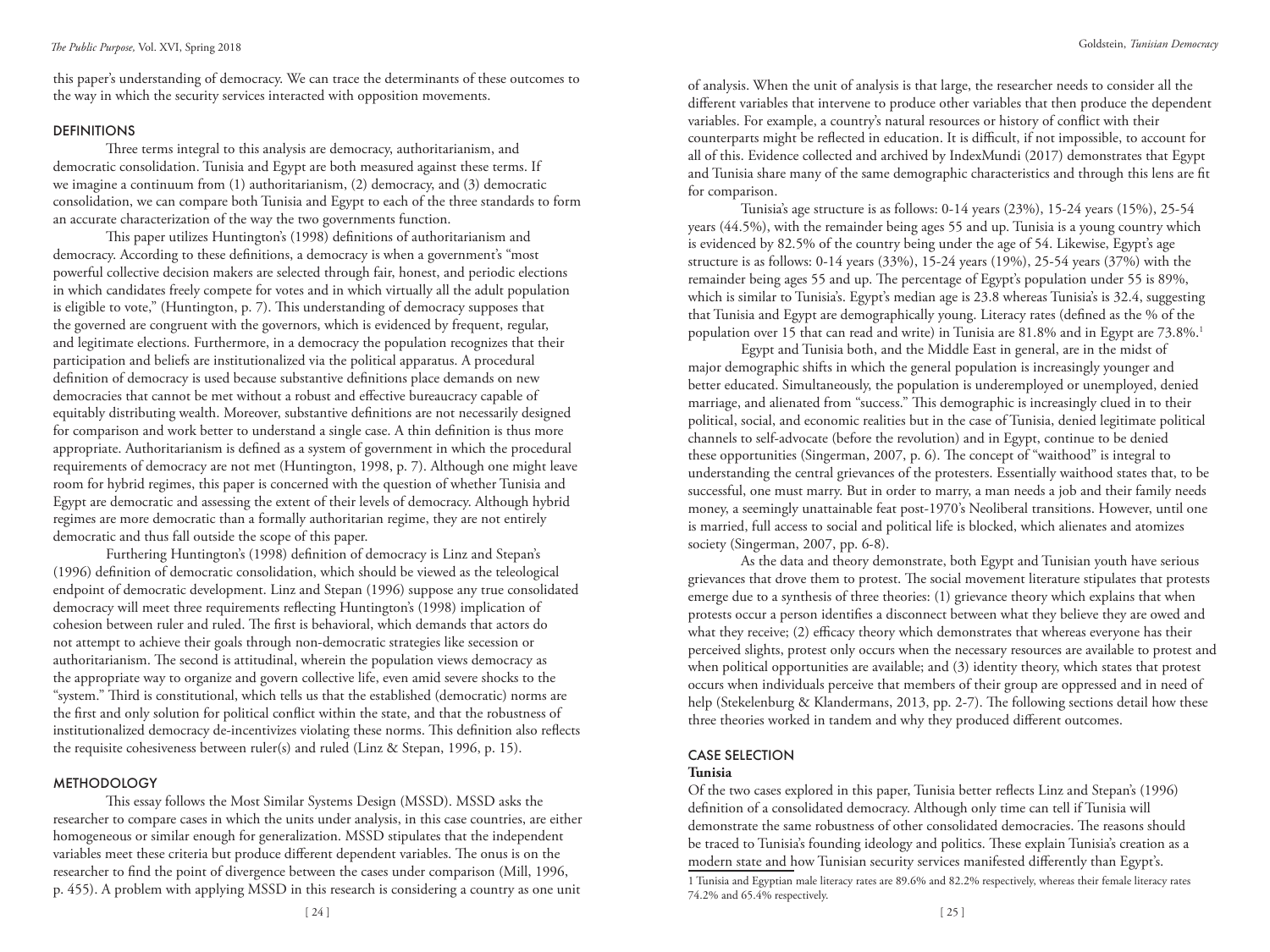To reiterate, this paper takes the position that we cannot disassociate the common explanations for the differences between Tunisia and Egypt. The role of the security apparatus, however, interacts with the methods of agitation and the avenues toward politics. Tunisia's security services, relative to Egypt's, were less developed, less political, and played less of a role in social and political life (Ware, 1985, p. 37). Independent Tunisia's first leader, Habib Bourguiba, took great pains to separate the security apparatus from the political realities of governance. The Tunisian military, for example, did not have a political wing and the officer and enlisted corps were not allowed a political association. Moreover, the security services were denied a role of suppression in times of dissent, this duty was reserved for a separate gendarmerie. By splitting the roles of the security apparatus, Bourguiba disempowered those institutions and agencies, leaving them ill equipped to defeat a popular uprising (Ware, 1985, p. 37). Bourguiba understood the role of the Tunisian military to be the defenders of Tunisian nationalism, rather than a tool for his own purposes. Bourguiba limited the size of the military as well as the quantity and sophistication of its armaments to disband other centers of power and concentrate power into his own fold (Ware, 1985, pp. 38-41).

Bourguiba held particular political views that influenced the functions of the Tunisian security services. In sum, these views dictated that the government should be a coalition of different associations all consenting to secular nationalist rule. The role of the military and security services in this regard was to ensure the stability of this political coalition. Whereas in states outside of this purview the military might have seen the weaknesses of a ruling class and expanded its power by supplanting the government with its own representatives, the role of the military was non-political insofar as it was to be a tool of the government rather than a counterpart to the party (Ware, 1985, p. 38). In other words, the military was a dedicated servant to the political state, rather than an actor outside of the political state.

The roots of the tension between state and society should be traced to the neoliberal transitions of the 1970s. Neoliberalism should be understood as a structural adjustment to a protectionist economic model (Bogaert, 2013, p. 217). Social programs are commercialized and government spending is corralled by newfound fiscal discipline. Industry is deregulated and labor is subordinated to capital, typically in the dismantling or elimination of labor unions (Bogaert, 2013, p. 217). A common example of neoliberalism would be the privatization of the post-office. Whereas the postal service might have been a government utility, it would now be a for-profit organization. For many countries in the Arab world, neoliberalism meant a break with the past. Whereas the social contract once revolved around the classic rentierist model of the purchasing loyalty in exchange for generous social programs, breaking this social contract meant that the population became alienated from the state. A state's coercive security apparatus would determine the state response to the population's reactionary outburst (Bogaert, 2013, p. 215).

Tunisia's experience with neoliberalism is typically referred to as the Tunisian "Miracle" by proponents, but in reality, this movement stratified and concentrated wealth into the hands of a small bourgeois and increased state power vis-a-vis the demos (Tsourapas, 2013, p. 24). While the "miracle" narrative was produced to maintain consent, or a semblance of consent, to the neoliberal process, the realities reflected a consistent subordination of labor to capital. The economic reform facilitated increasing youth unemployment, unequal economic growth, and placed further strain on a diminished welfare system (Tsourapas, 2013, p. 28). Social movement theorists would identify this breakage as

the central grievance.

Bellin (2004) tells us that the robustness of a regime's coercive apparati determine the resiliency of that very regime. This process is linked to four variables: (1) fiscal health of the security establishment, (2) international support, (3) the level of institutionalization of the security apparati, and (4) the level of popular mobilization (Bellin, 2004, pp. 144-6). Due to the role of the security apparatus in Tunisia the variables one through three indicate that the Tunisian security apparatus would be less robust than their Egyptian counterparts. This leaves room for capital's traditional counterweight, labor, to offer firm opposition to the state.

Tunisia has a robust history of labor unions and workers groups. This is evidenced by a brief history of strikes (Beinin, 2016, p. 72):

| Year | Number of Strikes | Number of Strikers |
|------|-------------------|--------------------|
| 1996 | 300               | 27,751             |
| 1997 | 305               | 35,683             |
| 1998 | 277               | 28,160             |
| 1999 | 308               | 31,989             |
| 2000 | 411               | 35,886             |
| 2001 | 380               | 38,242             |
| 2002 | 345               | 33,386             |
| 2003 | 395               | 46,893             |
| 2004 | 391               | 44,637             |
| 2005 | 466               | 78,953             |
| 2006 | 392               | 115,443            |
| 2007 | 382               | 98,210             |

To handle the frequency and intensity of the strikes, the Tunisian polity followed the traditional tripartite corporatist model in which the state moderated between labor and capital (Beinin, 2016, p. 74). This meant that for labor to effectively campaign on behalf of workers a network of activists and effective political representatives was required. Ultimately, the labor network provided an organized and effective counterpart to Islamist movements within Tunisia. Because labor was able to mobilize during the Arab Spring, alongside their anti-state Islamist counterparts, Bellin's (2004) fourth variable for an unresponsive security apparati was met. The Tunisian pro-democracy movement was on its way to genuine reform without the latent threat of reversion.

Downs (1957) tells us that the goal for political parties in a competitive system is to maximize their votes. This assumes rationality, and that the best way to maximize votes is to attract the median voter (Downs, 1957, pp. 114-5). In uncompetitive elections (i.e. elections that are otherwise fair but one party is clearly more representative of the voting population), parties do not have to moderate their views because they better reflect the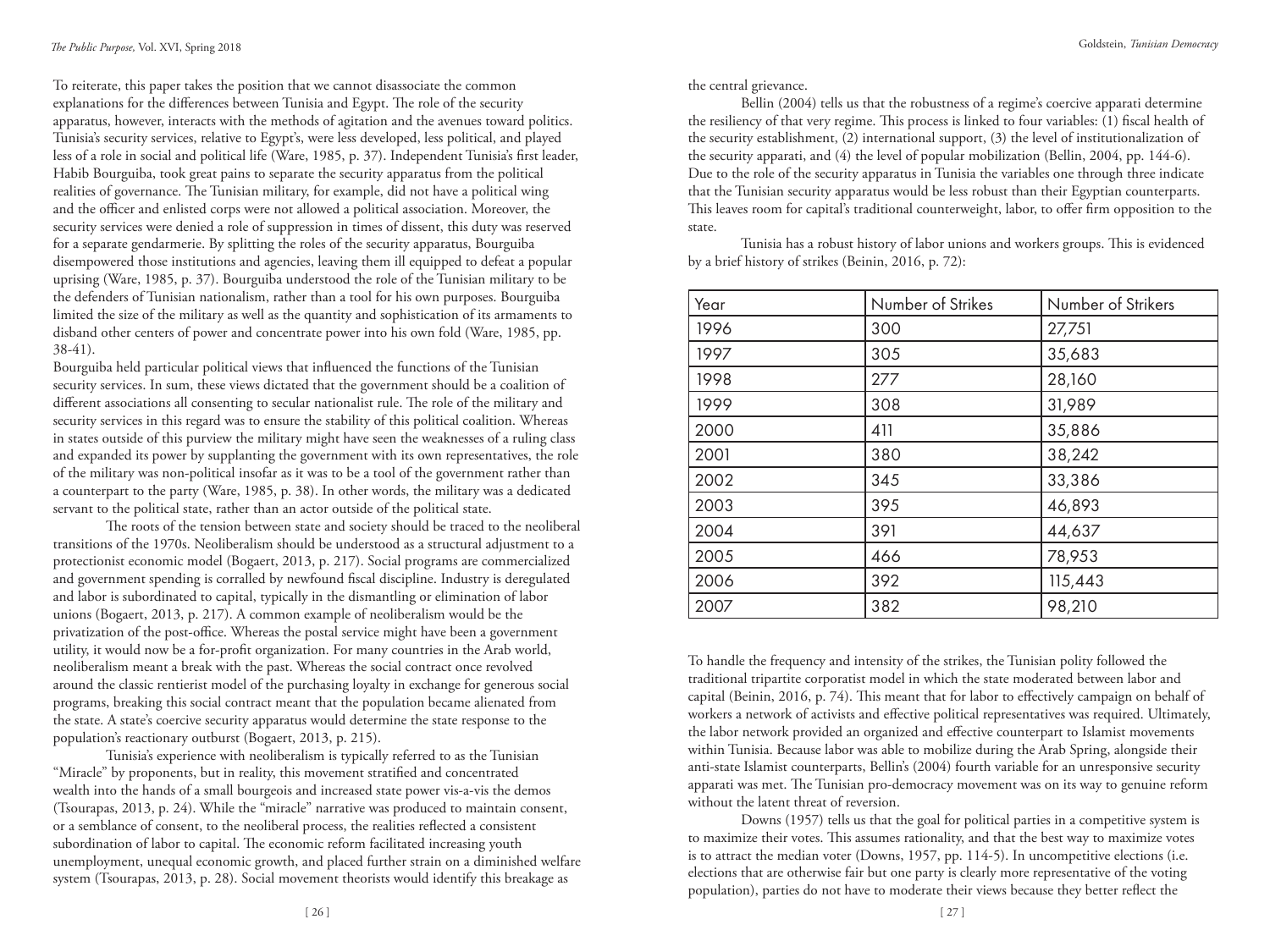voting tendencies of the majority of voters. Although Downs (1957) specifically speaks about a two-party system, the central idea of parties as rational actors is consistent across systems. During constitutional deliberation, which requires more than a simple majority, is especially prescient.

During the constitution drafting process in Tunisia and since its ratification, Tunisian politics has reflected Downes' (1957) paradigm. During the ratification process of the constitution, Tunisia's main Islamist party, Ennahda, moderated their stances on social issues to compromise with other secular parties (Marks, 2014, p. 2). This paper asserts that the reasons for Ennahda's moderation were driven by the fact that they had an effective counterpart that forced moderation. The military and other security apparati in Tunisia were unable to dismantle or disorganize labor opposition because they lacked the will and the means to do so. This meant that most if not all Tunisians would have a genuine representation in the political process because Ennahda was faced by parties capable of effectively aggregating and articulating opposing views.

Tunisia's mirroring of Linz and Stepan's (1996) and Huntington's (1998) standards of congruence and cohesiveness is best evidenced by the agreements made by the parties and how that might interact with society. Local actors, especially secularists and labor organizers, critiqued the constitution as flawed and alleged that Ennahda had dominated the drafting process (Marks, 2014, p. 4). Yet, the constitution was ultimately ratified as Ennahda eased their grip on the process. In 2003, non-regime parties such as Ennahda and Ettakatol met and concluded that the differences between them were less important compared to creating a tyranny free Tunisia (Marks, 2014, p. 11). Whereas the easy explanation for Ennahda's moderation would be that they valued a procedurally democratic and organized Tunisia over an anarchic or authoritarian Tunisia, this does little to highlight causal mechanisms. Applying Downs' (1957) view of the party as a rational actor helps us to understand why Ennahda moderated in the face of genuine competition. This moderation should be traced to the inability of the coercive apparati to diffuse labor as a threat to capital's hegemony. Congruence between the people and the new government is demonstrated by 2011's voter turnout rate of 86.4%, a staggeringly high number (IDEA, 2017).<sup>2</sup> In failing to prevent avenues of participation for the entire width of Tunisian political views, the state ultimately secured Tunisian democracy. Ennahda's moderation in the face of genuine competition, and the inclusiveness of Tunisian politics, represents a view that state society relations are highly cohesive.

## **Egypt**

This section investigates Egypt's experience with neoliberalism and the authoritarian modality used to inhibit Egyptian democracy. Compared to Tunisia's experience with democratization, Egypt's is markedly more chaotic and of course less successful. The central reason for this should be identified as the different role of Egypt's security apparati and their interaction with society, and their suppression of labor. Suppressing labor meant the same avenues for participation that were found in Tunisia could not be found in Egypt. As a result, post-revolutionary Egyptian politics was less inclusive, explaining Egypt's failure to adopt the requisite cohesiveness for successful democracy.

Like Tunisia, the Egyptian social contract tacitly revolved around the exchange of generous social spending for political support. While in Egypt this was wrapped in the 2 Although this fell into the 60's in 2014, it is likely that was more of the post-revolution fervor dying off than a break in democratic cohesiveness.

Nasserist discourses, the state-society economic relations were fundamentally the same as in Tunisia. The differences between the two cases lie in the nature of Nasser's rise. Nasser was a military officer and as a result, his political and social connections revolved around the military. As any coup leader does, Nasser hollowed out certain hostile institutions and replaced them with his friendly (military) connections (Migdal, 1988, pp. 186-8). While Migdal's (1988) point might help explain the initial linkages between the state's political institutions and military ones, it does not entirely explain Egypt's history with socialism and why that might have translated to anger at Sadat's Neoliberal transition, otherwise known as Infitah.

Nasser also reorganized society along new economic lines, and produced a culture of personalistic socialism to manufacture consent. In 1952, Nasser pursued the Agrarian Reform Law, which diminished the power of landed elites and redistributed wealth and land to peasants (Cleveland & Bunton, 2017, p. 286). The 1962 Charter for National Action was presented to the Egyptian legislature to stipulate Egypt's new left-wing policies. The charter postulated Egypt's central role in the fight for Arab independence and autonomy and identified socialism as the method of agitation. The Arab Socialist Union (ASU) was formed to co-opt potentially dangerous labor movements into the state's political structure (Cleveland & Bunton, 2017, p. 296).

Another aspect of this reorganization was the nationalization of the Egyptian economy. The nationalized economy offered guarantees of state jobs to individuals who would otherwise have been unemployed. Education was also a priority. Between 1953 and 1970, enrollment in schools increased from 1.3 million to 3.6 million students. Nasser eliminated tuition fees at post-secondary institutions and opened several new, city based, universities (Cleveland & Bunton, 2017, pp. 297-9). One hardly needs to read Foucault to understand that this was not entirely altruistic and that power relations between state and society determined this relationship. The production and tangible application of Nasserism created a relationship predicated on the population genuinely buying into Nasserism and thus acquiescing to Nasser's hegemony.

Upon Sadat's replacement of Nasser, Egypt underwent a major economic reorientation called Infitah (The Opening). Whereas Nasserism held its legitimacy in its anti-colonial closed-door policies, Infitah represented a significant break with tradition (Weinbaum, 1985, p. 207). While the politics behind Infitah are beyond the scope of this paper, it mirrors the economic and social transitions of the Tunisian Miracle. Infitah marked the transition away from economic nationalism, which Sadat viewed as protectionist and unsustainable. Infitah would revitalize Egypt's private sector and involve market forces in determining economic and political policy. New incentives would be designed to attract foreign capital. Loans and tax laws would spur investment opportunities for domestic entrepreneurs and grant them access to foreign capital. Tariffs on imported equipment would be lifted, and agricultural producers gained tax advantages and were promised hassle free repatriation of profits (Weinbaum, 1985, pp. 210-11). In sum, labor was subordinated to capital.

Recall the circumstances of Nasser's coup, wherein the military replaced the polity. Coupled with Egypt's role in the Middle East (under Sadat) as a friend of the United States and thus a receiver of significant military aid, Egypt's military and other security apparati were better equipped than their Tunisian counterparts (Raj, 1980, p. 116). Because the Egyptian security services were better equipped and thus better reflect Bellin's (2004)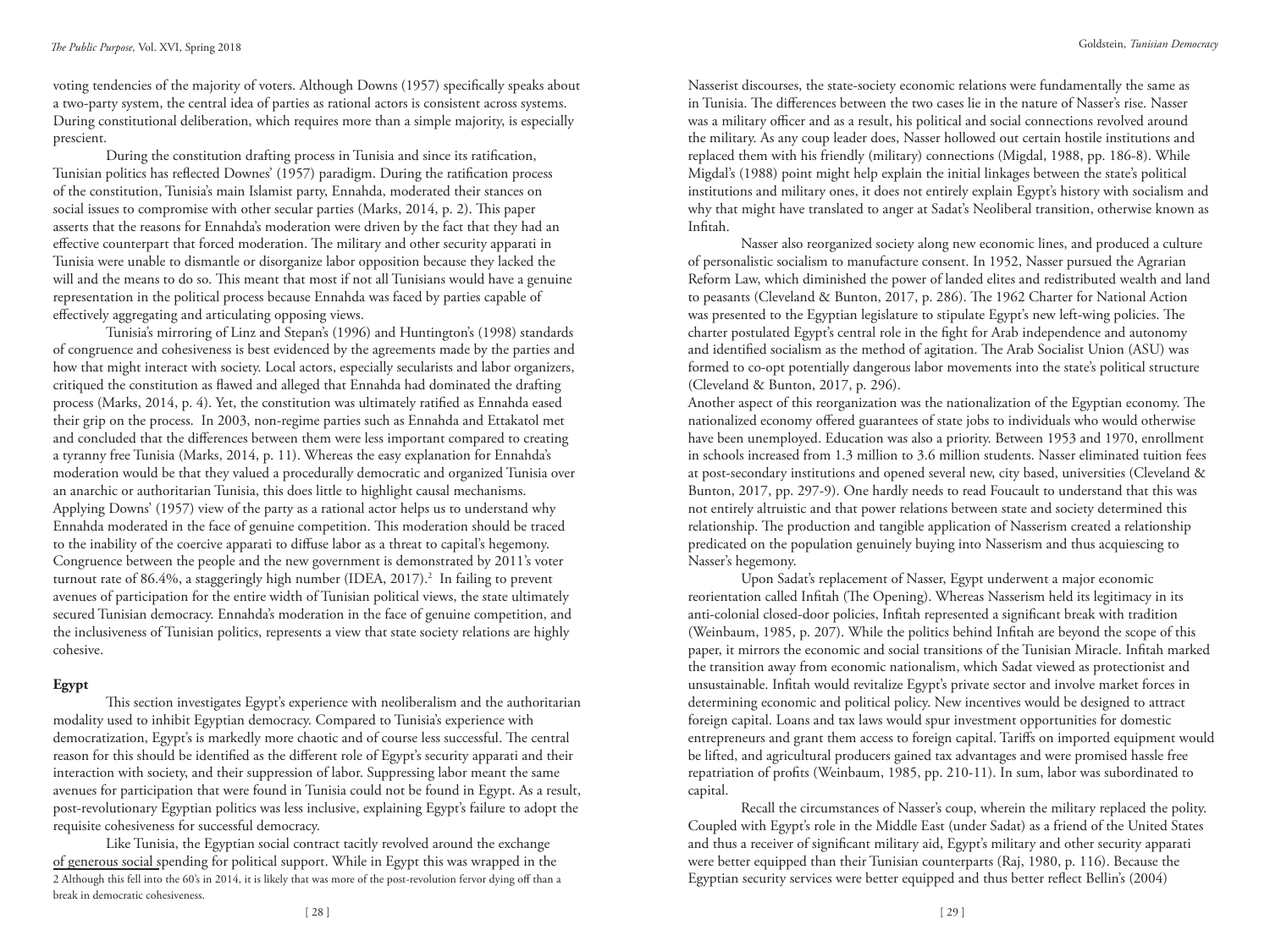criteria of a robust coercive apparatus, they were able to effectively curtail labor unlike Tunisia. In Egypt, civil society was securitized--meaning that the security apparati regulated and confined the assemblages of the general population (Tadros, 2011, p. 82). Security organizations utilize torture and force disappearances to dissuade opposition at targeted organizations (Tadros, 2011, pp. 82-3). This strategy undermines cohesive opposition and forces dissent into localized and individualized incidents.

The result is a securitization of civil society. Whereas in Tunisia a labor union might call for a general strike (as they famously did), no such nationwide movement was capable because the requisite networks simply did not exist--any type of opposition needed to be organic and bottom-up. Of course, the Muslim Brotherhood's success might show that this claim is not entirely possible, but the Muslim Brotherhood should also be viewed an outlier. The Muslim Brotherhood had the benefit of over a hundred years of evading coercive security apparati and a vast international network. During the days of the Washington Consensus, international labor was no longer the force it once was.

Due to the Egyptian Revolution's origins in Infitah, the grievances of protesters originally manifested in labor-oriented agitation (Beinin, 2016, p. 6). But, the state's coercive apparati prevented this type of agitation to reach a country-wide scale (Bellin, 2004, p. 142). Opposition, thus, was less cohesive and increasingly decentralized and flexible. In essence, opposition reflected the subaltern's rage at the broken social contract rather than any singularly identifiable voice. Key to this process was Egypt's State Security Investigations Service (SSI), the Egyptian secret police (Tadros, 2011, p. 82). The SSI tortured and kidnapped dissidents and harassed technically legal organizations to keep them from fomenting any cohesive insurrection. The SSI could do this under the 1981 Emergency law, which grants emergency powers to the state and has been in effect since its passage (Tadros, 2011, p. 83). The tangible product of this policy is obvious, but what typically goes unsaid is the latent, atomizing, and alienating fear that this policy sows. The SSI is the proverbial panopticon in the prison yard.

During the Egyptian Revolution, the Muslim Brotherhood, who although different from Ennahda, serves the same role in this story, did not have a cohesive counterweight in labor. Opposition unaffiliated with the Muslim Brotherhood is best typified by an organization called Kefaya. Kefaya was the alternative to labor centric protests. Although it was formally created in 2004, its origins can be traced as far back as Sadat (Shorbagy, 2007, pp. 175-8). Kefaya's name in English, "enough" is broad. This is specifically designed to attract the broadness of inarticulable alienation. "Enough" can mean anything to anyone. If one has a grievance toward the state, this is their perfect social movement. Kefaya's lack of specificity is demonstrative of the subaltern's grievances. A broad and complicated system enforced by coercive mechanisms is difficult to define and direct anger at. Reflecting their demographic, Kefaya remained open to those of all "political trends and ideologies" as well as formal party members (Shorbagy, 2007, p. 187). While Neoliberalism created the demographic for the Egyptian Revolution, the robustness of Egypt's authoritarian institutions meant that opposition was ill defined.

Once Egypt exited the transitology phase and entered the consolidation period, Kefaya's broad attractiveness ceased to function as a benefit. A party made up of all "political trends and ideologies" is a poor mechanism to articulate aggregated interests. The Muslim Brotherhood knew that they did not have a serious competitor in the first post-revolution election and did not have to moderate their position in the same way as Ennahda. Because

the Muslim Brotherhood swept the elections, many Egyptians did not have a representative in formal politics. The necessary cohesiveness for the consolidation process to begin was simply absent. There was little congruence between Egypt's great swaths of protesters and their representatives in the political world. The tacit congruence present in Tunisia did not exist in Egypt. Popular interests were not reflected by the Morsi government and protesters returned to the streets. Egypt then backslid into an authoritarian regime run by Sisi's military government.

#### **DISCUSSION**

Egypt and Tunisia are two of the most interesting cases of successful and unsuccessful democratization. The two countries are demographically similar and suffered from the same social, economic, and political tensions. Yet, crucial differences in the founding ideologies and circumstances of the two countries' postcolonial manifestations ultimately determined the relative democratic success in Tunisia and the failure in Egypt. Both Huntington (1998) and Linz and Stepan (1996) make clear the importance of respect and cohesiveness between state and society. This is a relationship that demands constant work and strong counter-weights. Evidently, this relationship needs to be manufactured. Tunisia was able to cement this relationship through a balance between secular labor and Ennahda organizations equitably representing the Egyptian population. Alternatively, Egypt failed because no such counterweights exist. It appears then, that the methods of political agitation can ultimately determine the typology of post-revolutionary state.